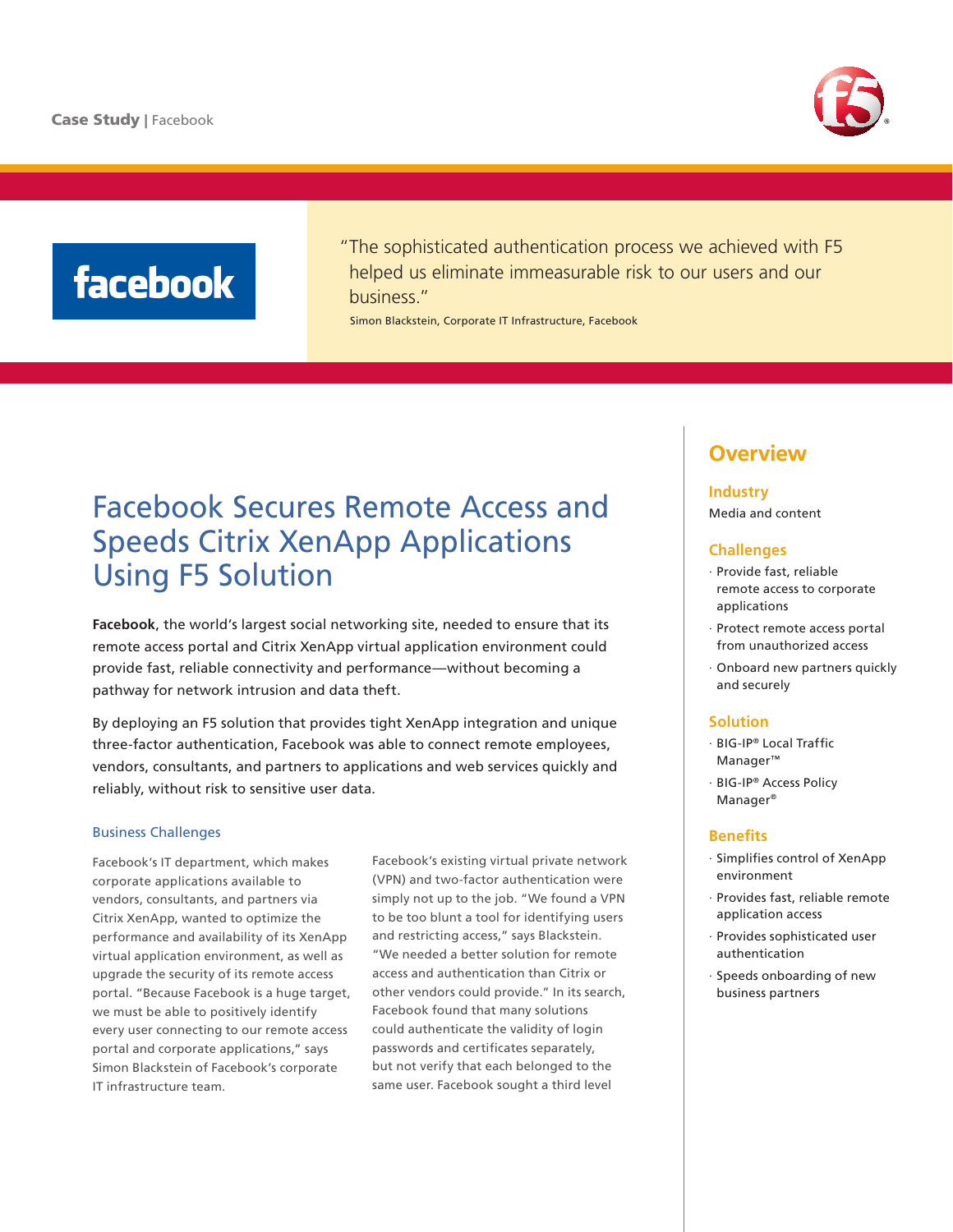of authentication that would verify that a portal user was logging on from a valid IP address—a feature that was very difficult to find in any identity solution. "We wanted much smoother integration with our Citrix XenApp environment and more control over user access to individual services."

Finally, Facebook needed a solution that would be easy to use for both the IT department and the average user. "We're a fast-moving company that needs to get partners and consultants on board and working quickly. We were looking for a configuration and user experience with as few steps and as much ease of use as possible," says Blackstein.

#### **Solution**

After investigating many different application delivery, identity, and security solutions, Facebook chose three clustered pairs of F5® BIG-IP® 8900 devices running BIG-IP Local Traffic Manager (LTM), and one pair of BIG-IP 3900 devices running BIG-IP LTM with BIG-IP Access Policy Manager (APM). This solution sits in front of Facebook's remote access user and partner portal, where it optimizes XenApp application performance, scalability, and reliability, while providing unique threefactor authentication that matches a user's login information with his or her unique certificate and origin IP address. The F5 solution also offers fine-grained control of user access to web services.

The F5 BIG-IP solution won over Blackstein with its ease of installation, tight integration with Citrix XenApp, and powerful iRules® scripting language. "We had a faceoff between BIG-IP LTM with APM and a competing solution, and BIG-IP blew away everything the other vendor could do," says Blackstein.

Deployment was smooth and took only a few weeks, according to Blackstein. "It was incredibly easy to get started, integrate with XenApp, and build the highly customized solution we needed for authentication.

"F5 keeps up with XenApp changes, and support has been excellent from both vendors."

Anyone with any level of scripting knowledge can write highly customized iRules, and the DevCentral™ website provides examples of iRules scripts from thousands of users that are tremendously useful."

Blackstein also found that F5 was easy to work with. "F5 doesn't have the 'one-sizefits-all' mentality of many vendors," says Blackstein. "We told F5 what we were looking for, they understood what we needed and why, and were there to help us build it." Facebook also used iRules to customize and streamline its portal interface so the solution would be as easy as possible for its users.

#### Benefits

Facebook has realized numerous business benefits from its BIG-IP implementation, including reliable integration with its XenApp deployment; powerful authentication and security; and easy configuration and access for outside consultants.

#### Simplifies control of XenApp environment

Because the BIG-IP solution is so wellintegrated with its XenApp deployment, Facebook can easily apply security policies across both solutions from a central location. "We were warned by some that it might be difficult to make BIG-IP and XenApp solutions play well together, and we wouldn't get the level of support we needed since we'd have to work with two different vendors," says Blackstein. "They couldn't have been more wrong. F5's solution plays very well with XenApp. F5

keeps up with XenApp changes, and support has been excellent from both vendors. The result is that portal users can get to their applications quickly, easily, and reliably rather than feeling left on their own, as they often do when they come into a network on a traditional VPN."

#### Ensures reliable application access

By taking advantage of the traffic management and server health checking features of BIG-IP LTM, Facebook has seen improved application performance and reliability. "This portal is a mission-critical service for us," says Blackstein. "Many of our vendors—as well as our call centers—are in different geographies and time zones, so they're still working while we're asleep. That means the portal can never be down—at night, for maintenance, or because of an outage." Blackstein's team also appreciates that it can take machines in and out of service while the F5 solution ensures constant application access. "Citrix does a great job of virtualizing applications, but F5 does a better job overall of delivering them quickly and reliably over the network."

#### Improves security of remote access portal

With the powerful three-factor authentication offered by BIG-IP APM and customizable iRules, Facebook provides a level of security for its remote access portal that's far superior to anything it could have achieved using other solutions. "The sophisticated authentication process we achieved with F5 has helped us eliminate immeasurable risk to our users and our business," says Blackstein. "By enabling us to match up login information with certificates and source IP addresses in record time, our portal users are no longer invisible citizens on the network. F5 gives us a much better understanding of what is appropriate use for our web services."

#### Enables fast onboarding of new partners and consultants

"Outsourced projects often come about because we have an urgent need for a specific service," says Blackstein. "That